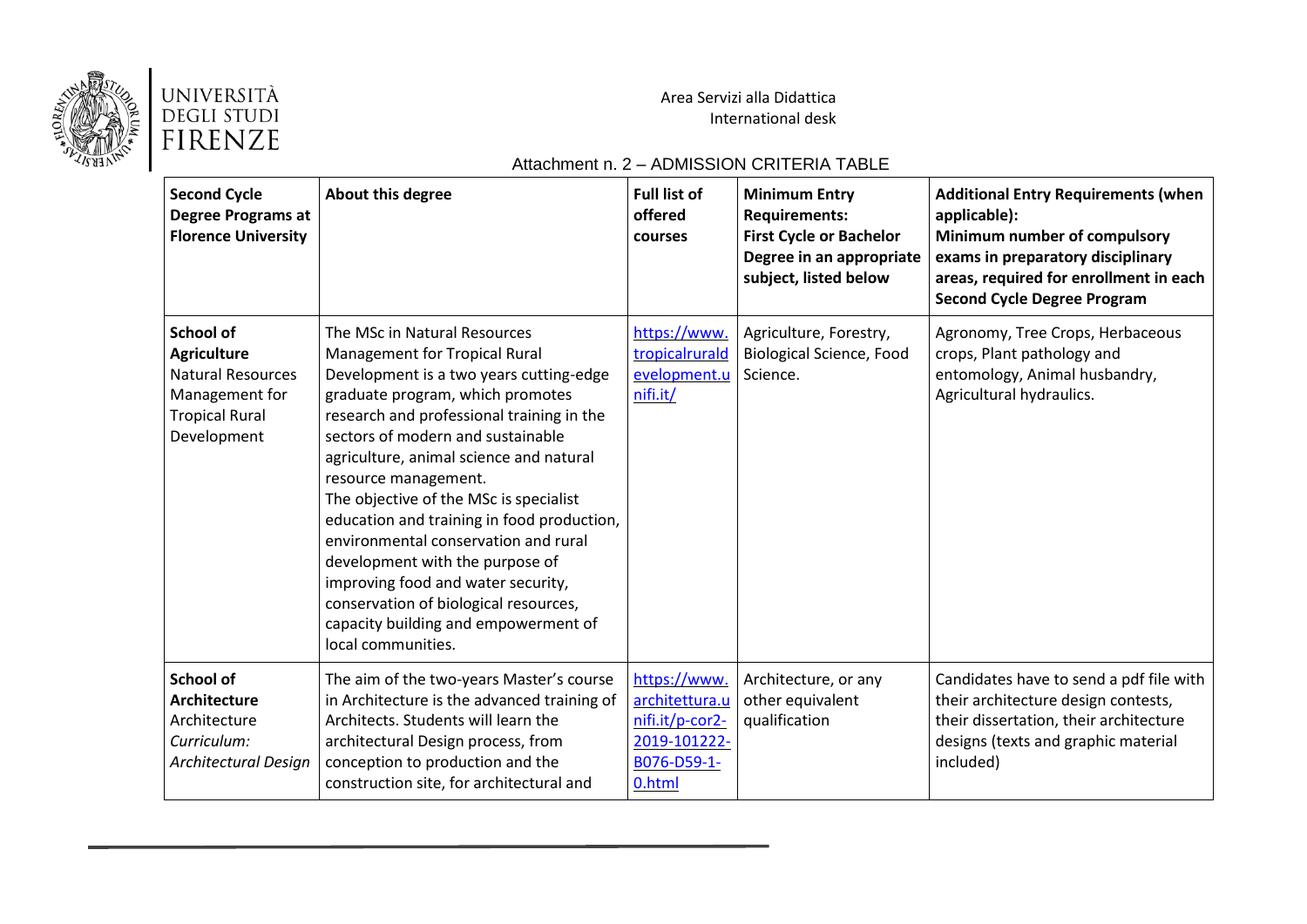



|                                                                                                       | urban transformation in complex urban<br>systems, both historical and modern, and<br>related contemporary construction<br>techniques and materials in relation to<br>environmental and economic<br>sustainability; they will learn also design<br>methods and tools for architectural<br>heritage conservation and for traditional<br>construction techniques and materials,<br>associated with their contexts.                                                                                                                                                                                                                                                                                                                                                         |                                                                                           |                                                                                                                                                                                                                                                                                       |                                                                                                                                      |
|-------------------------------------------------------------------------------------------------------|-------------------------------------------------------------------------------------------------------------------------------------------------------------------------------------------------------------------------------------------------------------------------------------------------------------------------------------------------------------------------------------------------------------------------------------------------------------------------------------------------------------------------------------------------------------------------------------------------------------------------------------------------------------------------------------------------------------------------------------------------------------------------|-------------------------------------------------------------------------------------------|---------------------------------------------------------------------------------------------------------------------------------------------------------------------------------------------------------------------------------------------------------------------------------------|--------------------------------------------------------------------------------------------------------------------------------------|
| <b>School of</b><br><b>Economics and</b><br>Management<br>Design of<br>Sustainable Tourism<br>Systems | The Master Program aims to provide a<br>thorough understanding, at the university<br>master level, of the contemporary<br>techniques of organization and<br>management of tourism activities.<br>The DSTS program deals with the<br>sustainable management of natural,<br>cultural and historical resources. The<br>remarkable growth of tourism requires<br>considerable planning activities by both<br>the public and private sectors in order to<br>maximise economic returns while acing<br>the potential negative impacts on the<br>environment.<br>The graduates will acquire basic<br>competence in the fields of human and<br>social sciences, and a good command of<br>information technology and of statistical<br>techniques. These skills are indispensable | https://www.<br>dsts.unifi.it/p<br>$-cor2-2019-$<br>101223-<br><b>B205-GEN-</b><br>1.html | Management and<br>Economics; Modern<br>languages and cultures;<br>Statistics and<br>Demography; Geography<br>and environmental<br>sciences; Sciences and<br>technologies for the<br>environment and nature;<br>Political sciences and<br>Sociology; History and<br>cultural heritage. | At least one exam in the fields of<br>economics; management; or<br>demography and statistics;<br>Basic knowledge of data processing. |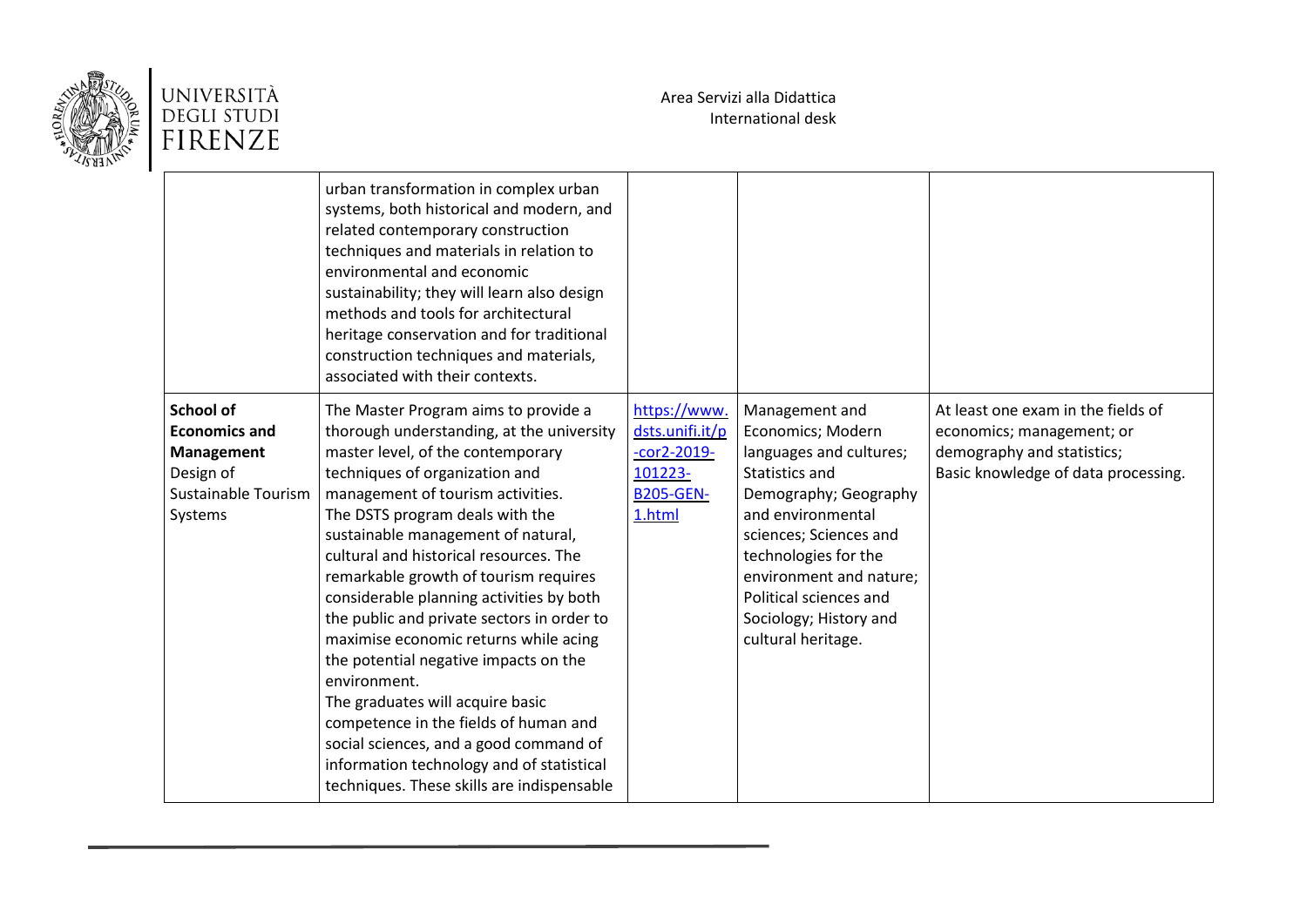

|                                                                                        | for a real-world interpretation of tourism<br>trends and of taste changes of the tourist<br>population. The Master Program also<br>provides legislative, historical and<br>geographical knowledge useful for<br>valorizing the resources and the cultural<br>heritage of a territory.                                                                                                                                                                                                                                                                                                                                                                                                                                                               |                                                                                                                                  |                                                                                                                   |                                                                                                                                                                                                                                                |
|----------------------------------------------------------------------------------------|-----------------------------------------------------------------------------------------------------------------------------------------------------------------------------------------------------------------------------------------------------------------------------------------------------------------------------------------------------------------------------------------------------------------------------------------------------------------------------------------------------------------------------------------------------------------------------------------------------------------------------------------------------------------------------------------------------------------------------------------------------|----------------------------------------------------------------------------------------------------------------------------------|-------------------------------------------------------------------------------------------------------------------|------------------------------------------------------------------------------------------------------------------------------------------------------------------------------------------------------------------------------------------------|
| <b>School of</b><br><b>Economics and</b><br>Management<br>Economics and<br>Development | The two-year MSc in Economics and<br>Development offers two curricula which<br>prepare students for different careers.<br>The curriculum in <b>Development</b><br><b>Economics</b> can be tailored to a<br>quantitative analysis for developing<br>economies, which equips students with<br>advanced quantitative methods and skills<br>for studying economic development<br>phenomena or it can be oriented<br>towards Development Studies, with a less<br>technical and more interdisciplinary<br>approach.<br>The curriculumin <b>Economics</b> equips<br>students with the advanced quantitative<br>methods and skills necessary to conduct<br>both theoretical and applied research in<br>economics and to evaluate and formulate<br>policies. | https://www.<br>development<br>Im.unifi.it/vp-<br>398-<br>curriculum-<br>in-<br>development<br>-economics-<br>2019-<br>2020.html | Economics, Business<br>Economics, Statistics,<br>Mathematics, Political<br>Science and International<br>Relations | Applicants must prove a solid<br>background in Economics,<br><b>Mathematics and Statistics.</b><br>Applicants should have achieved at<br>least a High Second Class degree or an<br>equivalent international qualification<br>in their country. |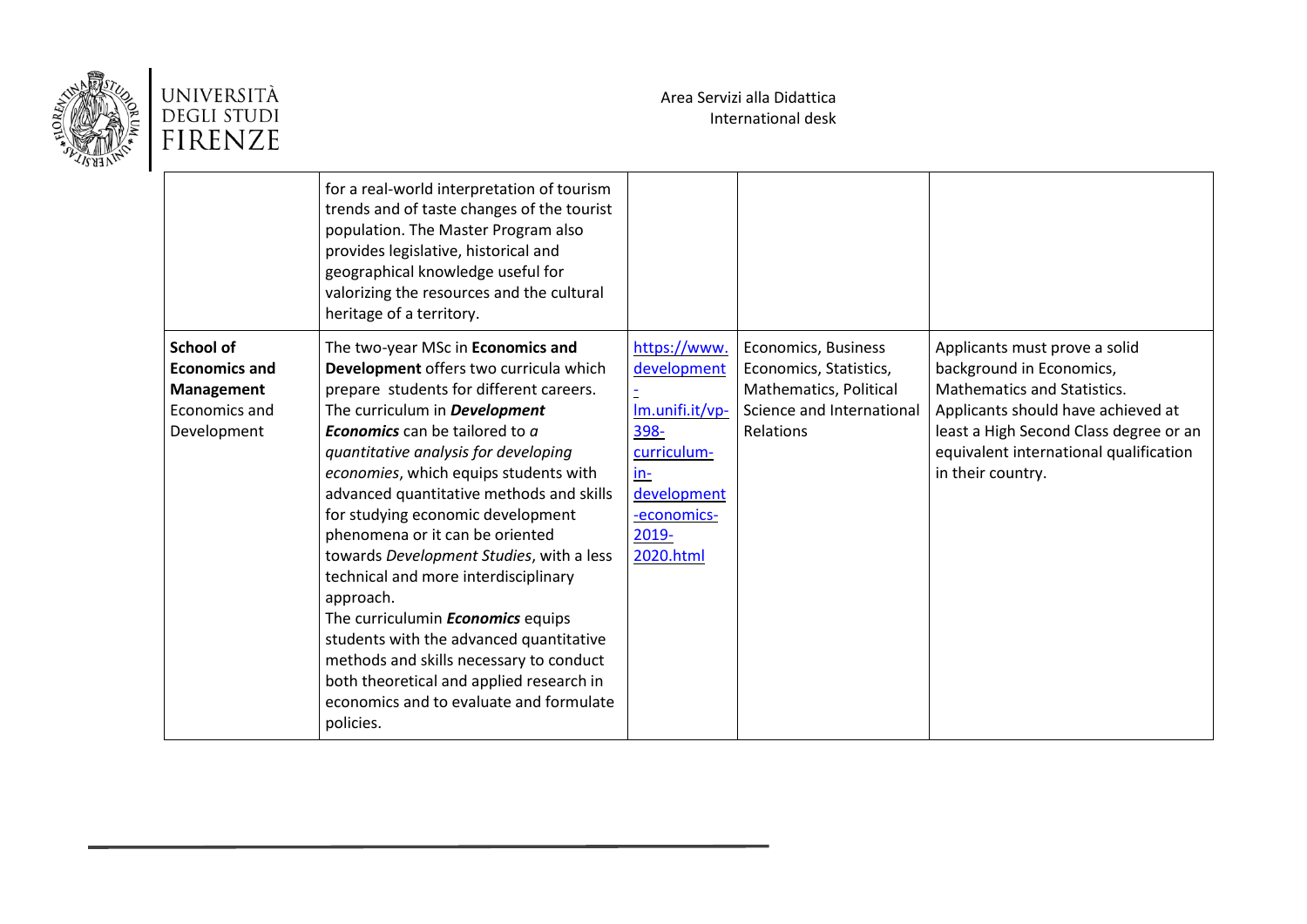

| School of<br><b>Economics and</b><br><b>Management</b><br>Finance and Risk<br>Management | The two-year MSc in Finance and Risk<br>Management offers its prospective<br>students an advanced education in<br>finance, quantitative risk management<br>and insurance, banking and financial<br>accounting.<br>The course is a combination of economic<br>theory for finance with quantitative<br>methods (probability theory, statistics,<br>numerical analysis and computational<br>methods) to quantify and manage risk<br>arising from financial, economic and<br>insurance applications.<br>The MSc mix theory and practice,<br>academic lectures and interaction with<br>finance practitioners and empirical<br>sessions. | https://www.<br>frm.unifi.it/vp<br>$-183$ -study-<br>plan-2019-<br>2020.html | Management,<br>Economics, Statistics,<br>Mathematics, Physics | The candidates for the MSc in Finance<br>and Risk Management must prove a<br>strong knowledge of mathematics,<br>statistics and social sciences as well as<br>some familiarity with information<br>technology and data analysis software.<br>Applicants for this program should<br>have achieved a First Class or High<br>Second Class (Upper Division) degree<br>or an equivalent international<br>qualification in their country. |
|------------------------------------------------------------------------------------------|------------------------------------------------------------------------------------------------------------------------------------------------------------------------------------------------------------------------------------------------------------------------------------------------------------------------------------------------------------------------------------------------------------------------------------------------------------------------------------------------------------------------------------------------------------------------------------------------------------------------------------|------------------------------------------------------------------------------|---------------------------------------------------------------|-------------------------------------------------------------------------------------------------------------------------------------------------------------------------------------------------------------------------------------------------------------------------------------------------------------------------------------------------------------------------------------------------------------------------------------|
|------------------------------------------------------------------------------------------|------------------------------------------------------------------------------------------------------------------------------------------------------------------------------------------------------------------------------------------------------------------------------------------------------------------------------------------------------------------------------------------------------------------------------------------------------------------------------------------------------------------------------------------------------------------------------------------------------------------------------------|------------------------------------------------------------------------------|---------------------------------------------------------------|-------------------------------------------------------------------------------------------------------------------------------------------------------------------------------------------------------------------------------------------------------------------------------------------------------------------------------------------------------------------------------------------------------------------------------------|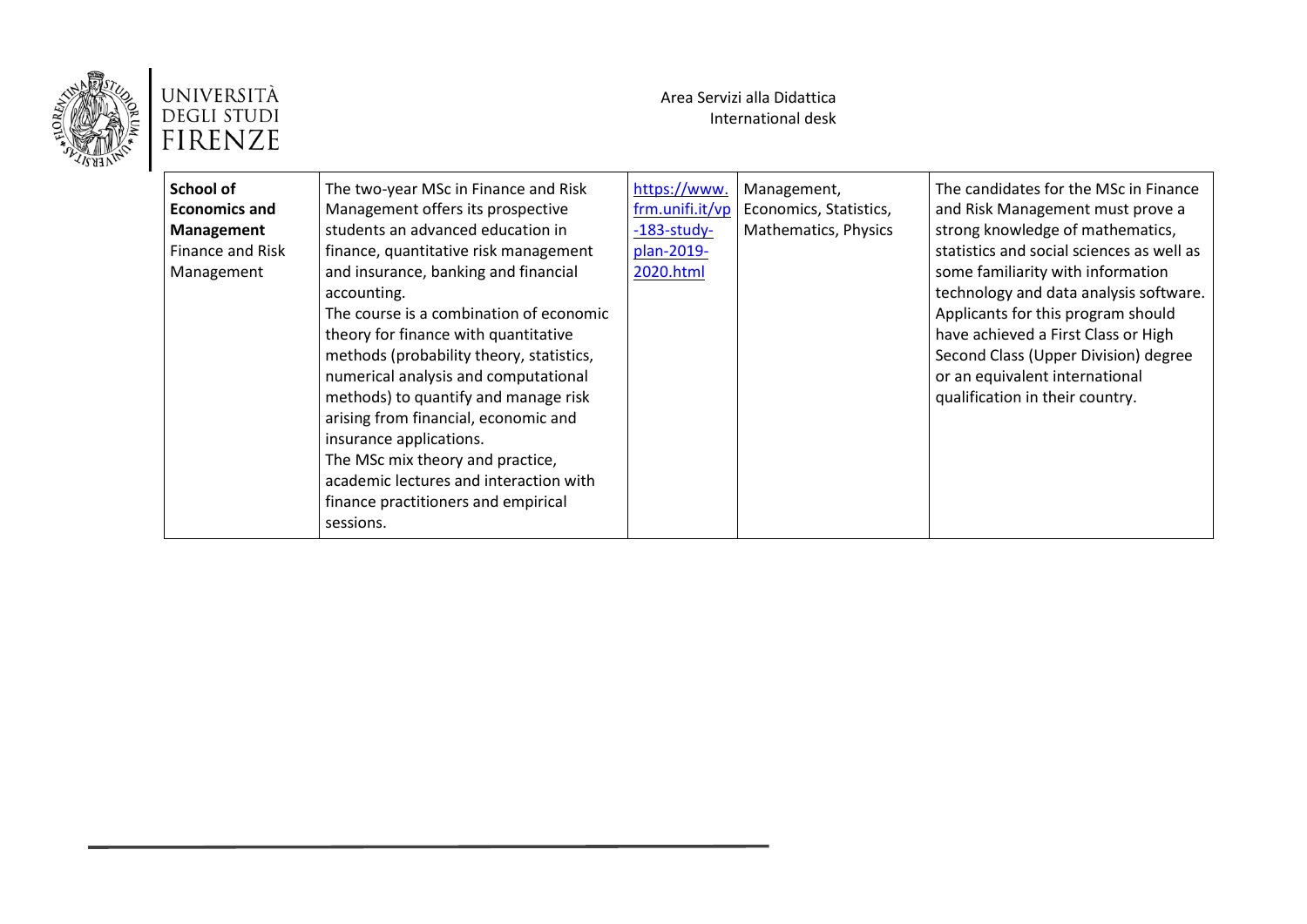

| https://www.<br>To be admitted to the<br>School of<br>The master degree in Geoengineering is<br>Applying students have to meet the<br><b>Engineering</b><br>devoted to train specialist of monitoring,<br>general educational requirements and<br>$ing-$<br>Master Course in<br>design and management for<br>gem.unifi.it/v<br>possess an adequate personal<br>Geoengineering<br>Geoengineering, a first<br>geohydrological risk reduction with<br>education background, certified by a<br>p-148-study-<br>cycle or a single cycle<br>particular reference to floods, landslides,<br>plan.html<br>degree awarded by an<br>specific authorization (nulla osta)<br>subsidence, sinkhole and in general to<br>issued by the Education Committee of<br>Italian or a foreign<br>slope and basin scale dynamics. The<br>University is required.<br>the Geoengineering Msc.<br>master course aims to train<br>specialists able to:<br>- know and to develop methods and<br>techniques for territorial survey and<br>related data analysis;<br>technologies<br>- apply new<br>for the<br>prevention and protection of man and<br>environment from<br>geo-hydrological |
|---------------------------------------------------------------------------------------------------------------------------------------------------------------------------------------------------------------------------------------------------------------------------------------------------------------------------------------------------------------------------------------------------------------------------------------------------------------------------------------------------------------------------------------------------------------------------------------------------------------------------------------------------------------------------------------------------------------------------------------------------------------------------------------------------------------------------------------------------------------------------------------------------------------------------------------------------------------------------------------------------------------------------------------------------------------------------------------------------------------------------------------------------------------|
| hazards;<br>- cope with problems<br>raising from<br>monitoring and management of the<br>territory and the environment;<br>- achieve expertise for geo-hydrological<br>risk assessment and management.                                                                                                                                                                                                                                                                                                                                                                                                                                                                                                                                                                                                                                                                                                                                                                                                                                                                                                                                                         |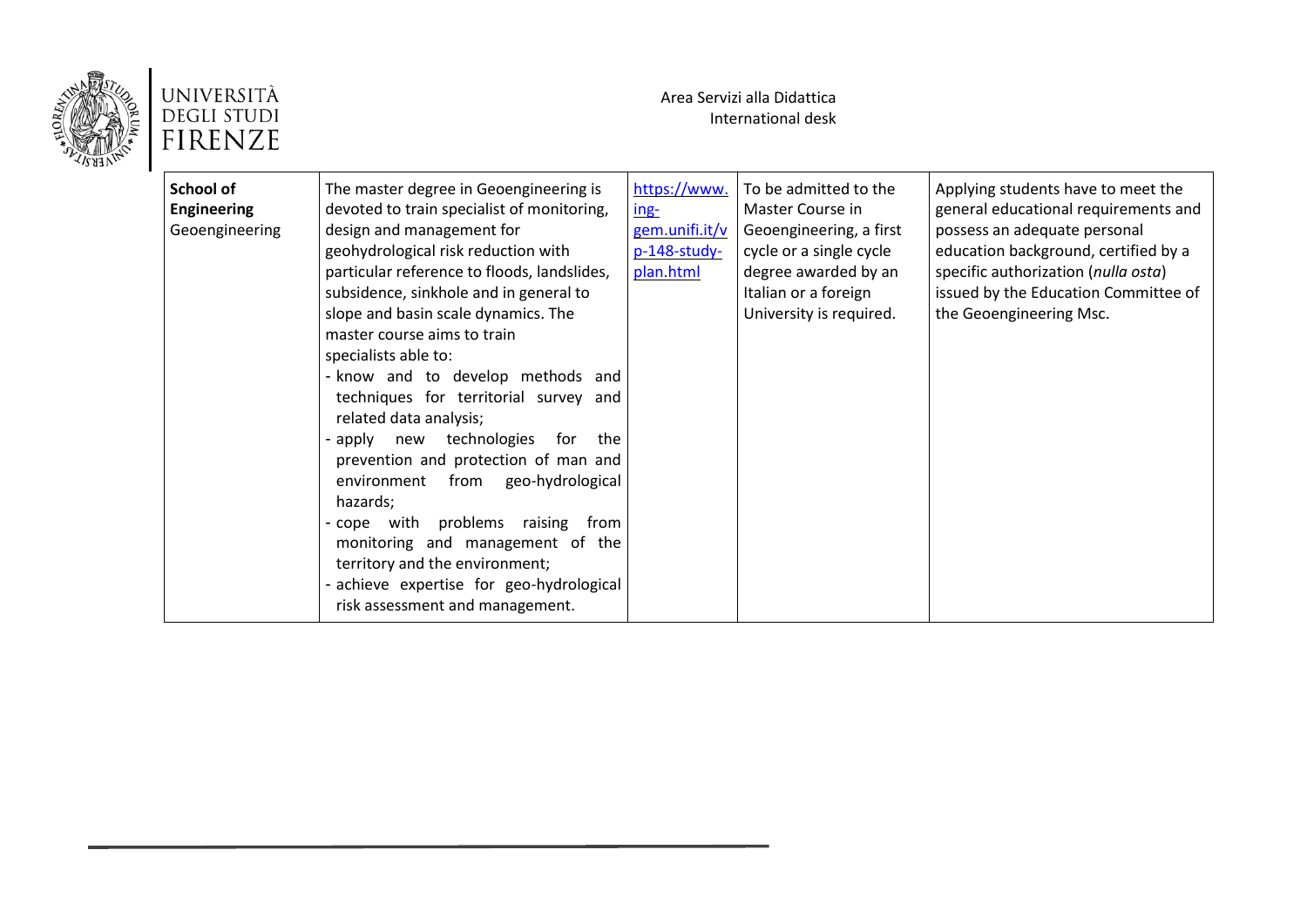

| School of             |                                              |                     |                          |      |
|-----------------------|----------------------------------------------|---------------------|--------------------------|------|
|                       | The course trains highly qualified experts   | https://www.        | Geography; Urban and     | None |
| <b>Humanities and</b> | in territorial analysis and spatial          | spatialmanag        | regional planning; Urban |      |
| <b>Education</b>      | development and management able to           | ement.unifi.it      | design and landscape;    |      |
| Geography, Spatial    | operate in the Italian and international     | /upload/sub/        | Environmental sciences;  |      |
| Management,           | labor market, and in particular in the field | <b>Study Plan E</b> | Social sciences for      |      |
| Heritage for          | of development cooperation.                  | nglish 2019-        | cooperation              |      |
| International         | The specific objective of the master         | 2020.pdf            | development              |      |
| Cooperation           | program is to provide advanced               |                     |                          |      |
|                       | theoretical and methodological skills to     |                     |                          |      |
|                       | intervene on the physical, economic,         |                     |                          |      |
|                       | social and cultural processes which affect   |                     |                          |      |
|                       | the organization of the territory at         |                     |                          |      |
|                       | different scales. Particular attention is    |                     |                          |      |
|                       | devoted to managing tangible and             |                     |                          |      |
|                       | intangible cultural heritage, integrated     |                     |                          |      |
|                       | planning and projects for territorial        |                     |                          |      |
|                       | development, planning for sustainable        |                     |                          |      |
|                       | tourism development, GIS, Remote             |                     |                          |      |
|                       | Sensing and Big Data.                        |                     |                          |      |
|                       | The set of training activities is framed     |                     |                          |      |
|                       | within an international scientific and       |                     |                          |      |
|                       | cultural vision with references to extra-    |                     |                          |      |
|                       | European areas. The course offers            |                     |                          |      |
|                       | opportunities to interact with overseas      |                     |                          |      |
|                       | cooperation projects, as well as             |                     |                          |      |
|                       | collaborative experiences with agencies,     |                     |                          |      |
|                       | local authorities and associations in Italy. |                     |                          |      |
|                       |                                              |                     |                          |      |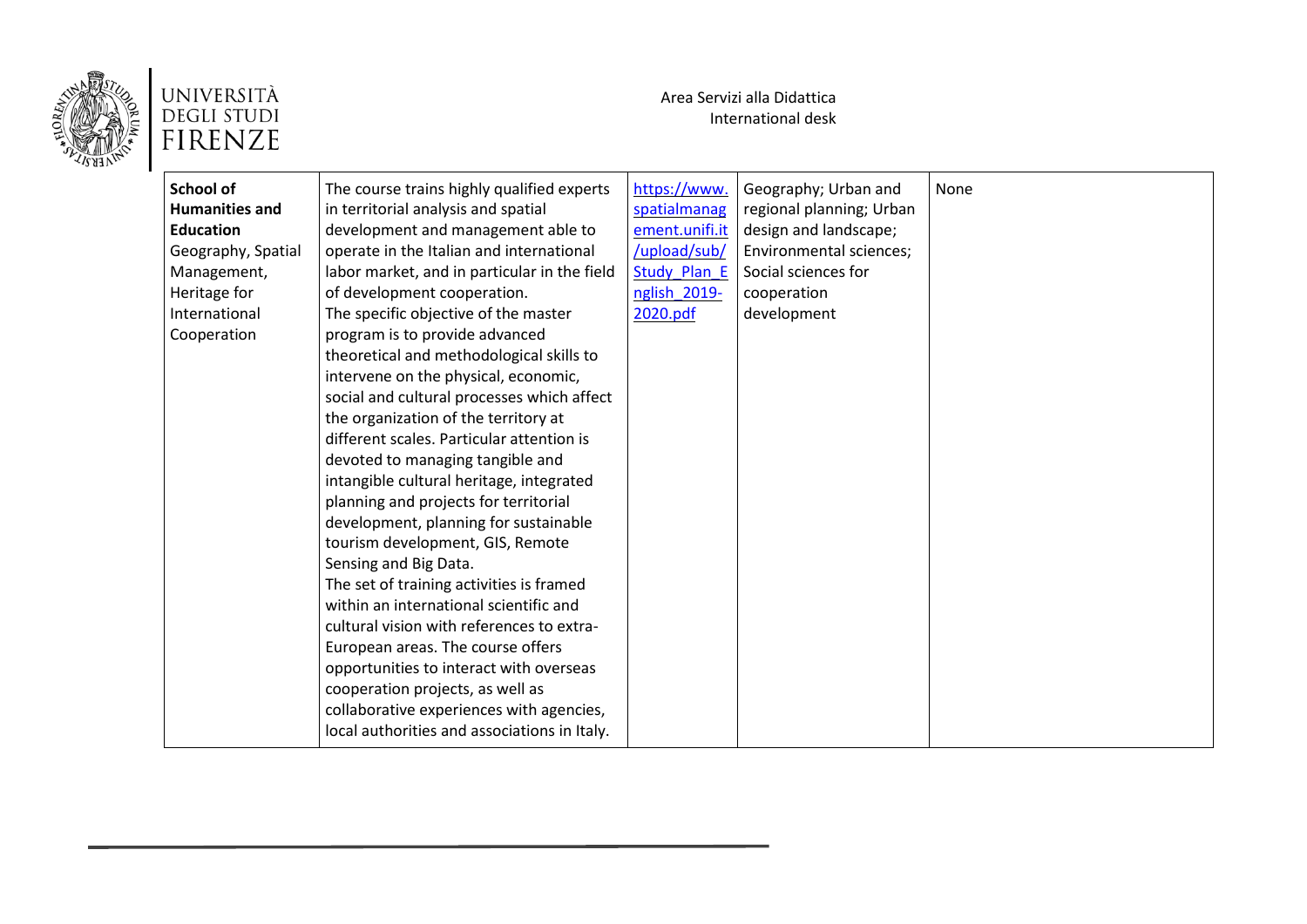

| <b>School of</b><br>Mathematical,<br><b>Physical and</b><br><b>Natural Sciences</b><br><b>Advanced Molecular</b><br><b>Sciences</b> | The aim of this Master Degree is the training<br>of Graduates in Chemistry with high<br>scientific and professional qualifications.<br>The Master will offer the opportunity to<br>acquire top level knowledge and experience<br>in the design, synthesis and characterization<br>of complex systems and their applications in<br>fundamental research and in industrial<br>activities. The training project is aimed at<br>overcoming the traditional dichotomy<br>between the teachings of chemistry of<br>synthetic materials and chemistry of<br>biological molecules and to offer<br>interdisciplinary skills.<br>At the end of the Master course the<br>Graduates will possess the skills that derive<br>from the two areas for the design and study<br>of the complex systems including materials,<br>bio-pharmaceuticals, probes and<br>theranostics of the next generation.<br>The molecular vision will bring about the<br>development of new products and the<br>precise control of their properties, providing<br>effective and sustainable responses to the<br>needs of the society in terms of new<br>therapeutic approaches, new materials, new<br>processes and new analytical methods. | https://www.<br>master-<br>ams.unifi.it/v<br>p-143-list-of-<br>courses.html | Chemistry or related<br>degrees (industrial<br>chemistry, biochemistry,<br>chemistry of materials) | The bachelor shall include at least 7<br>exams in chemical subjects with<br>practical activity in organic, inorganic,<br>chemical physical and analytical<br>chemistry<br>As well, 3 exams in mathematics<br>and/or physics shall be included |
|-------------------------------------------------------------------------------------------------------------------------------------|---------------------------------------------------------------------------------------------------------------------------------------------------------------------------------------------------------------------------------------------------------------------------------------------------------------------------------------------------------------------------------------------------------------------------------------------------------------------------------------------------------------------------------------------------------------------------------------------------------------------------------------------------------------------------------------------------------------------------------------------------------------------------------------------------------------------------------------------------------------------------------------------------------------------------------------------------------------------------------------------------------------------------------------------------------------------------------------------------------------------------------------------------------------------------------------------------------|-----------------------------------------------------------------------------|----------------------------------------------------------------------------------------------------|-----------------------------------------------------------------------------------------------------------------------------------------------------------------------------------------------------------------------------------------------|
|-------------------------------------------------------------------------------------------------------------------------------------|---------------------------------------------------------------------------------------------------------------------------------------------------------------------------------------------------------------------------------------------------------------------------------------------------------------------------------------------------------------------------------------------------------------------------------------------------------------------------------------------------------------------------------------------------------------------------------------------------------------------------------------------------------------------------------------------------------------------------------------------------------------------------------------------------------------------------------------------------------------------------------------------------------------------------------------------------------------------------------------------------------------------------------------------------------------------------------------------------------------------------------------------------------------------------------------------------------|-----------------------------------------------------------------------------|----------------------------------------------------------------------------------------------------|-----------------------------------------------------------------------------------------------------------------------------------------------------------------------------------------------------------------------------------------------|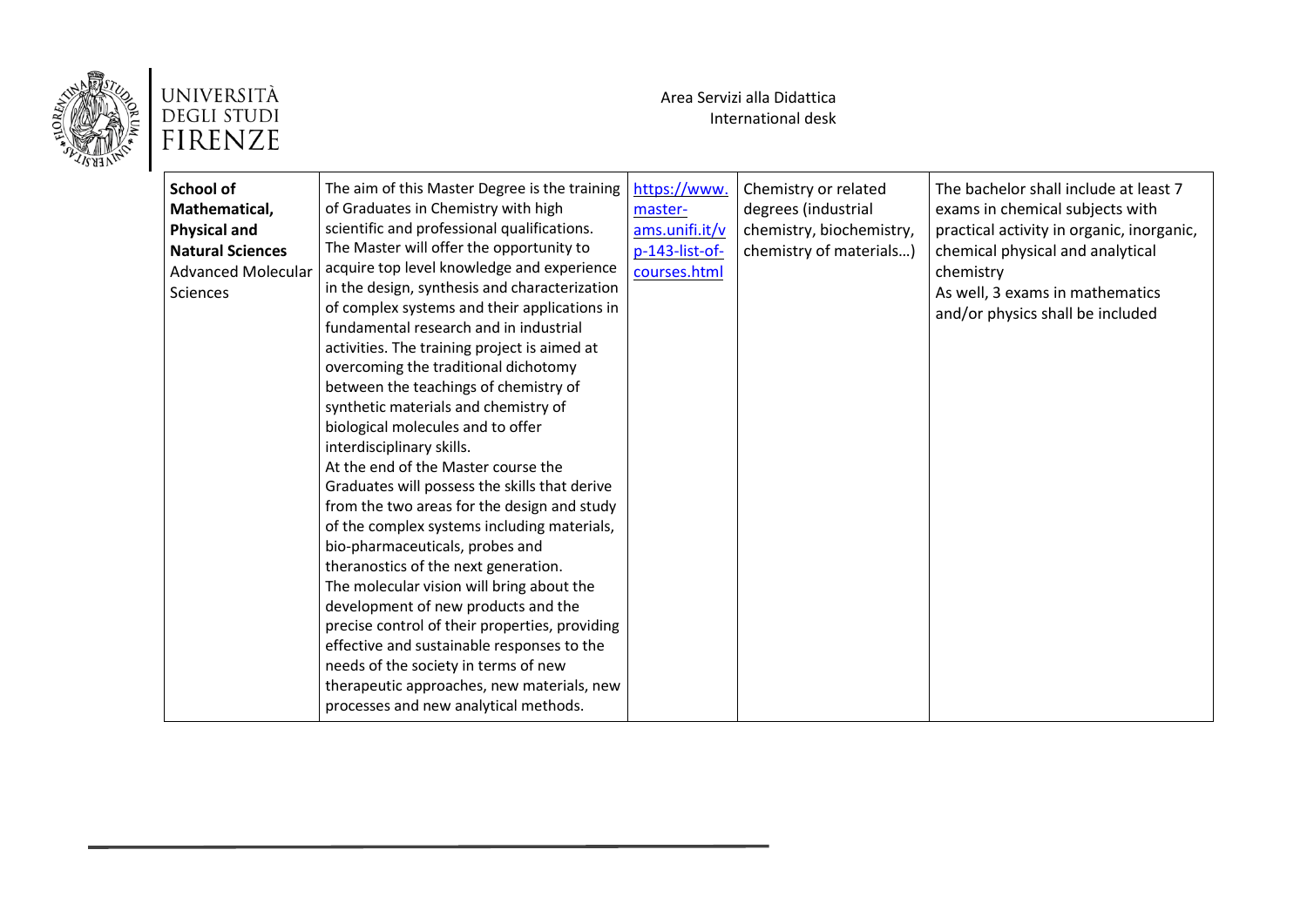

| School of<br>Mathematical,<br><b>Physical and</b><br><b>Natural Sciences</b><br><b>Computer Science</b><br>Curriculum: Resilient<br>and Secure Cyber<br><b>Physical Systems</b> | The M.Sc. Degree in Computer Science is<br>structured in two different curricula, one<br>of which is taught in English<br>The Curriculum Resilient and Secure<br>Cyber-Physical Systems merges computer<br>science and engineering notions for the<br>definition, design, assessment and<br>certification of all those kinds of systems<br>that comprise a cyber and a physical part,<br>as for the example the Internet of Things<br>(IoT) or Critical Infrastructures. Realizing<br>cyber-physical systems is challenging and<br>requires multidisciplinary knowledge<br>ranging from distributed systems to<br>sensor networks, from software<br>engineering to artificial intelligence.In<br>addition, to enhance the resilience and<br>security of cyber-physical systems,<br>verification and certification<br>methodologies and tools are required so<br>to ensure system survival in case of<br>random anomalies, deliberate attacks,<br>and in general unexpected critical events. | https://www.<br>informaticam<br>agistrale.unifi<br>.it/vp-221-ay-<br>2019-<br>2020.html | Computer science, comp<br>uter engineering, Mathe<br>matics, electronic or<br>communication engineeri<br>ng, physics | The applicant must have passed<br>basic exams in mathematics, physics,<br>computer science/computer engineeri<br>ng |
|---------------------------------------------------------------------------------------------------------------------------------------------------------------------------------|---------------------------------------------------------------------------------------------------------------------------------------------------------------------------------------------------------------------------------------------------------------------------------------------------------------------------------------------------------------------------------------------------------------------------------------------------------------------------------------------------------------------------------------------------------------------------------------------------------------------------------------------------------------------------------------------------------------------------------------------------------------------------------------------------------------------------------------------------------------------------------------------------------------------------------------------------------------------------------------------|-----------------------------------------------------------------------------------------|----------------------------------------------------------------------------------------------------------------------|---------------------------------------------------------------------------------------------------------------------|
|---------------------------------------------------------------------------------------------------------------------------------------------------------------------------------|---------------------------------------------------------------------------------------------------------------------------------------------------------------------------------------------------------------------------------------------------------------------------------------------------------------------------------------------------------------------------------------------------------------------------------------------------------------------------------------------------------------------------------------------------------------------------------------------------------------------------------------------------------------------------------------------------------------------------------------------------------------------------------------------------------------------------------------------------------------------------------------------------------------------------------------------------------------------------------------------|-----------------------------------------------------------------------------------------|----------------------------------------------------------------------------------------------------------------------|---------------------------------------------------------------------------------------------------------------------|